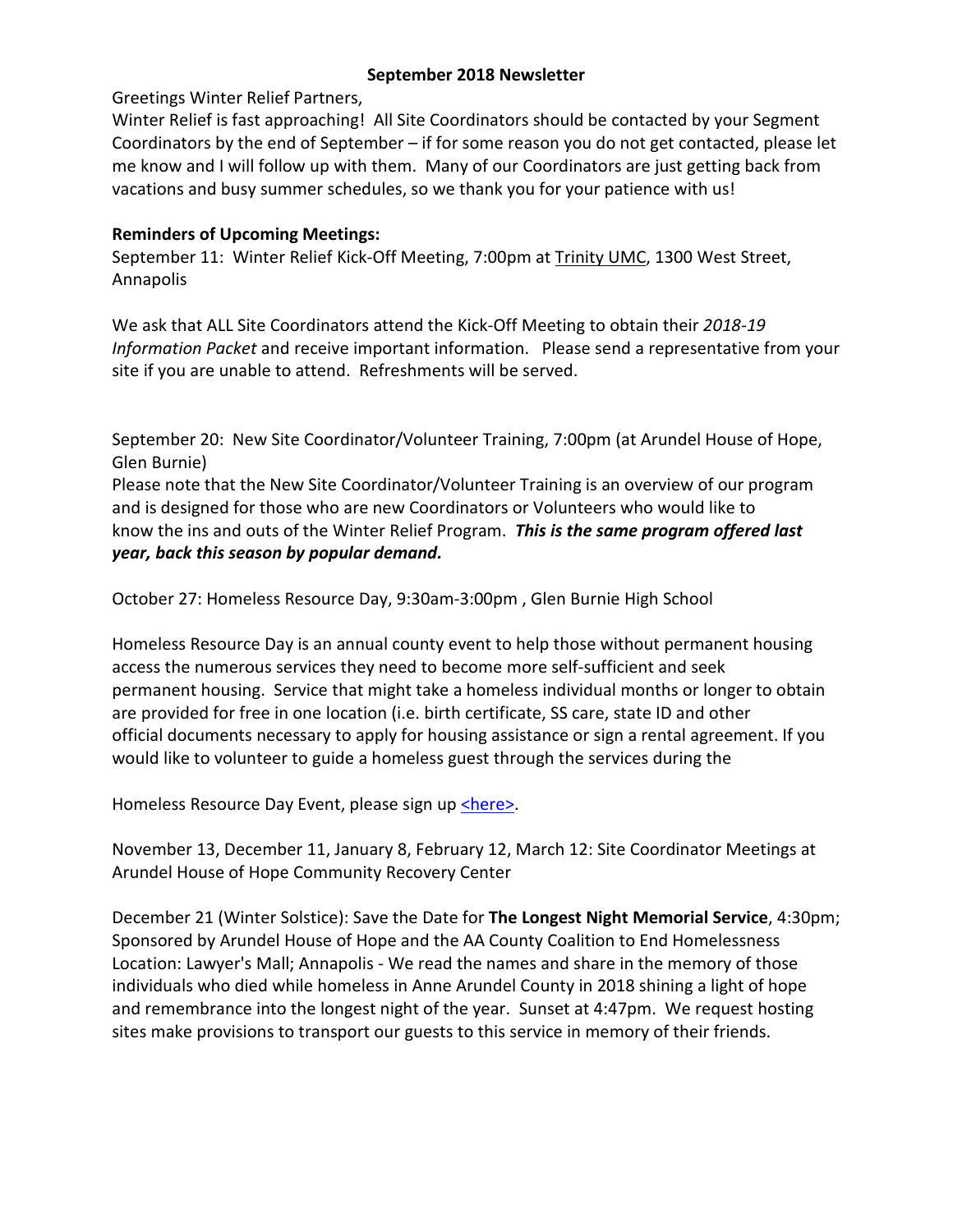# **Who are we?**

There are many services available to our Winter Relief guests at Arundel House of Hope – Winter Relief is one of **many** programs offered by AHOH to the underprivileged throughout our community. I have attached our **Covenant Agreement** and ask that your site prayerfully consider the difference this agreement can make in the lives of our homeless community. Here is a brief synopsis of what we offer:

- Our Day & Resource Center provides daytime shelter, hospitality services, sanitary services, and professional services.
- Our Community Recovery Center provides the opportunity for clients to participate in recovery and enrichment programs, as well as obtaining access to computers and laundry facilities.
- Our Medical Clinic provides assistance with hardship paperwork, finding medical insurance, and limited prescription assistance
- Our housing programs provides transitional and permanent housing to homeless and disabled individuals through our Safe Haven and Wish House Programs, and our Patriot House Program which assists homeless Veterans as they transition back to independent living. Our Bailey Family Ministry Program provides a transitional housing program for families that give adults and children the skills needed for self-sufficiency that can be used and passed on to future generations.
- Case Managers are provided as a service to our clients in all of our programs.

Please send agreements back to our Executive Director, Mario Berninzoni via mail, email or fax (addresses and numbers included in the Covenant Agreement).

This summer we quickly transitioned from an Emergency Cold Weather Shelter to a furniture moving & storage facility, helping supply over 15 (yes that number is correct!!!!) of our 2017- 18 Winter Relief guests with furniture and household items needed to start the next chapter of their lives in their apartments. Many thanks to everyone for their donations of furniture, (from dining room tables to bed sets), kitchen utensils, towels, etc. We have now closed down that mission in preparation for the start of Winter Relief. As always, clients can come to us to get referrals for furniture assistance from other organizations.

### **Needs:**

We have a few needs that we are placing on our wish list for Winter Relief - all of these donations are greatly appreciated!

- Socks (tube and wool)
- Men's underwear BOXERS please!
- Zippered pillow covers
- Blue Jeans and T-shirts
- Travel-size deodorant
- Disposable razors
- Warm twin size blankets